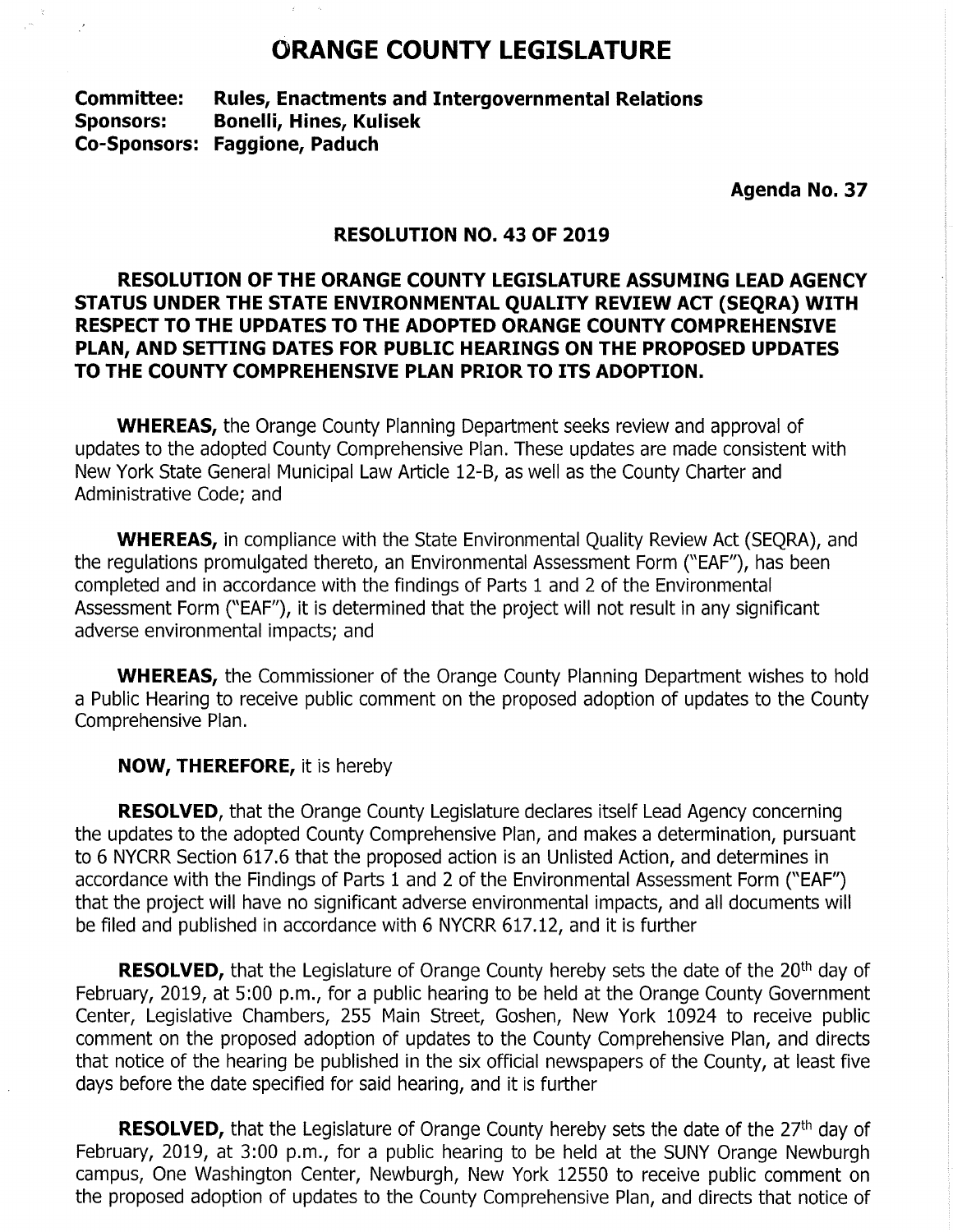the hearing be published in the six official newspapers of the County, at least five days befor<sup>e</sup> the date specified for said hearing.

ADOPTED BY THE FOLLOWING VOTE: Ayes 21; Noes O

**APPROVED: FEBRUARY 7, 2019** 

 $emW$ 

**HAROLD PORR,** III, **ACTING COUNTY EXECUTIVE FOR STEFAN "STEVEN" M. NEUHAUS, COUNTY EXECUTIVE 022** 

#### **STATE OF NEW YORK COUNTY OF ORANGE**

THIS IS TO CERTIFY THAT I, JEAN M. RAMPPEN, Clerk of the County Legislature of said County of Orange, have compared the foregoing copy of resolution with the original resolution now on file in my office and which was passed by th<sup>e</sup> County Legislature of said County of Orange on the 7th day of February, 2019 and that the same is a correct and true transcript <sup>o</sup>f such original resolution and the whole thereof.

**IN WITNESS WHEREOF,** I have hereunto set my hand and the official seal of said County Legislature this 8th day of February, 2019.

Clerk<sup>o</sup> the County Legislature of the County of Orange